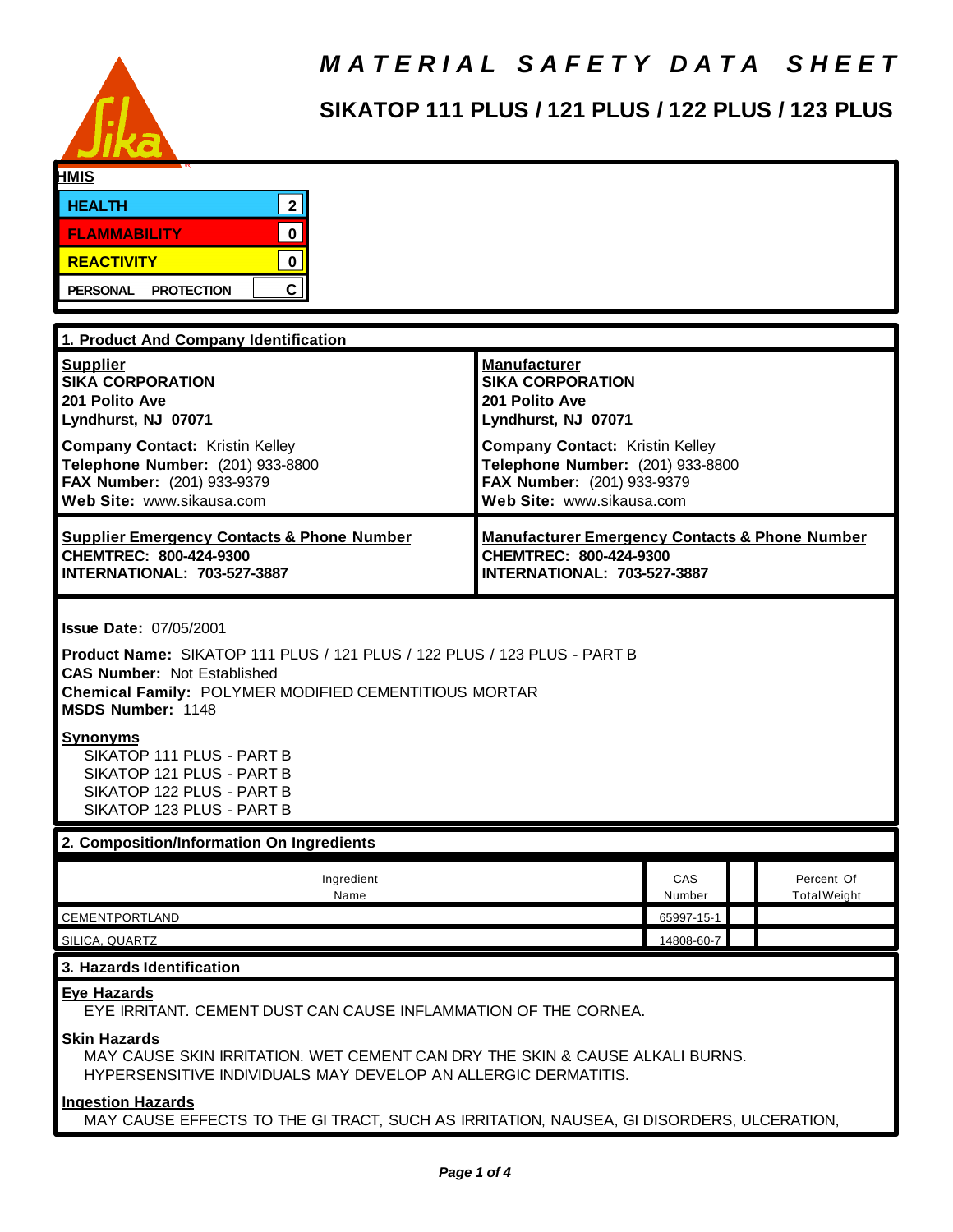# *M A T E R I A L S A F E T Y D A T A S H E E T* **SIKATOP 111 PLUS / 121 PLUS / 122 PLUS / 123 PLUS - PART B**

# **3. Hazards Identification - Continued**

# **Ingestion Hazards - Continued**

DIARRHEA OR CONSTIPATION.

#### **Inhalation Hazards**

MAY CAUSE RESPIRATORY TRACT IRRITATION. CEMENT DUST CAN CAUSE INFLAMMATION OF THE LINING TISSUE OF THE INTERIOR OF THE NOSE. PROLONGED OR EXCESSIVE EXPOSURE TO RESPIRABLE SILICA CAN CAUSE SILICOSIS.

# **4. First Aid Measures**

#### **Eye**

RINSE EYES THOROUGHLY WITH WATER FOR AT LEAST 15 MINUTES. CONSULT PHYSICIAN.

#### **Skin**

WASH SKIN THOROUGHLY WITH SOAP AND WATER. REMOVE CONTAMINATED CLOTHING. IF SYMPTOMS PERSIST, CONSULT PHYSICIAN.

#### **Ingestion**

DILUTE WITH WATER. CONSULT PHYSICIAN.

#### **Inhalation**

REMOVE TO FRESH AIR. IF BREATHING HAS STOPPED, INSTITUTE ARTIFICIAL RESPIRATION. CONSULT WITH PHYSICIAN.

#### **5. Fire Fighting Measures**

#### **Flash Point:** >200 °F

# **Fire And Explosion Hazards**

NONE KNOWN

#### **Extinguishing Media**

In case of fire, use water spray (fog) foam, dry chemical, or CO2.

# **Fire Fighting Instructions**

Firefighters should wear self-contained breathing apparatus and full protective gear.

# **6. Accidental Release Measures**

SCOOP OR VACUUM UP AND PLACE INTO CLOSABLE CONTAINERS FOR LATER DISPOSAL.

#### **7. Handling And Storage**

#### **Handling And Storage Precautions** STORE IN COOL DRY AREA.

# **Work/Hygienic Practices**

Wash thoroughly with soap and water after handling.

# **8. Exposure Controls/Personal Protection**

#### **Engineering Controls**

Use with adequate general and local exhaust ventilation.

# **Eye/Face Protection**

Safety glasses with side shields or goggles.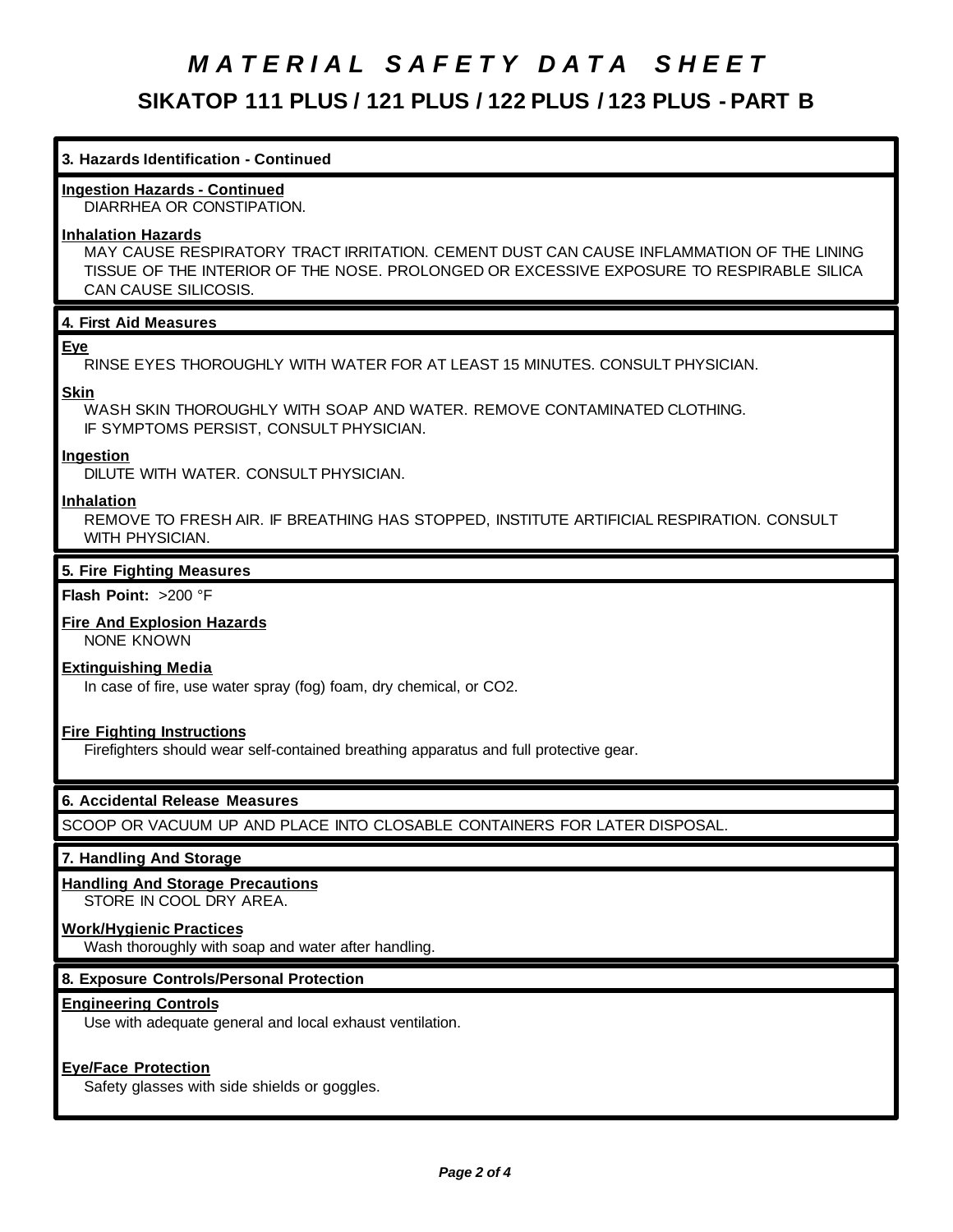# *M A T E R I A L S A F E T Y D A T A S H E E T* **SIKATOP 111 PLUS / 121 PLUS / 122 PLUS / 123 PLUS - PART B**

| 8. Exposure Controls/Personal Protection - Continued                                                                                                                                                                                                                                                                                                                                            |  |  |
|-------------------------------------------------------------------------------------------------------------------------------------------------------------------------------------------------------------------------------------------------------------------------------------------------------------------------------------------------------------------------------------------------|--|--|
| <b>Skin Protection</b><br>AVOID SKIN CONTACT. WEAR LONG SLEEVE SHIRT AND LONG PANTS. CHEMICAL RESISTANT RUBBER OR<br>PLASTIC GLOVES.                                                                                                                                                                                                                                                            |  |  |
| <b>Respiratory Protection</b><br>In areas where the P.E.L.s are exceeded, use a properly fitted NIOSH-approved respirator.                                                                                                                                                                                                                                                                      |  |  |
| <b>Other/General Protection</b>                                                                                                                                                                                                                                                                                                                                                                 |  |  |
| <b>Ingredient(s) - Exposure Limits</b><br>CEMENT, PORTLAND<br>ACGIH TLV-TWA - 10 mg/m3<br>OSHA PEL-TWA - 15 mg/m3 (total dust)<br>OSHA PEL - TWA - 5 mg/m3 (respirable dust)<br>SILICA, QUARTZ<br>ACGIH TLV-TWA 0.1 mg/m3 (Notice of Intended Change)<br>ACGIH TLV-TWA 0.05 mg/m3 (Proposed)<br>OSHA PEL-TWA 30/%SiO2+2 mg/m3<br>OSHA PEL-TWA 10/%SiO2+2 mg/m3<br>OSHA PEL-TWA 250/%SiO+5 mppcf |  |  |
| 9. Physical And Chemical Properties                                                                                                                                                                                                                                                                                                                                                             |  |  |
| Appearance<br><b>GRAY MORTAR</b>                                                                                                                                                                                                                                                                                                                                                                |  |  |
| <b>Odor</b><br>NO ODOR                                                                                                                                                                                                                                                                                                                                                                          |  |  |
| <b>Chemical Type: Mixture</b><br><b>Physical State: Solid</b><br>Solubility: SOLUBLE                                                                                                                                                                                                                                                                                                            |  |  |
| 10. Stability And Reactivity                                                                                                                                                                                                                                                                                                                                                                    |  |  |
| <b>Stability: STABLE</b><br>Hazardous Polymerization: WILL NOT OCCUR                                                                                                                                                                                                                                                                                                                            |  |  |
| <b>Conditions To Avoid (Stability)</b><br><b>NONE KNOWN</b>                                                                                                                                                                                                                                                                                                                                     |  |  |
| <b>Incompatible Materials</b><br><b>NONE KNOWN</b>                                                                                                                                                                                                                                                                                                                                              |  |  |
| <b>Hazardous Decomposition Products</b><br><b>NONE KNOWN</b>                                                                                                                                                                                                                                                                                                                                    |  |  |
| 11. Toxicological Information                                                                                                                                                                                                                                                                                                                                                                   |  |  |
| <b>Conditions Aggravated By Exposure</b><br>EYE DISEASE, SKIN DISORDERS, CHRONIC RESPIRATORY CONDITIONS                                                                                                                                                                                                                                                                                         |  |  |
| Ingredient(s) - Carginogenicity<br>SILICA, QUARTZ                                                                                                                                                                                                                                                                                                                                               |  |  |

 NTP - Listed On The National Toxicology Program Listed In The IARC Monographs